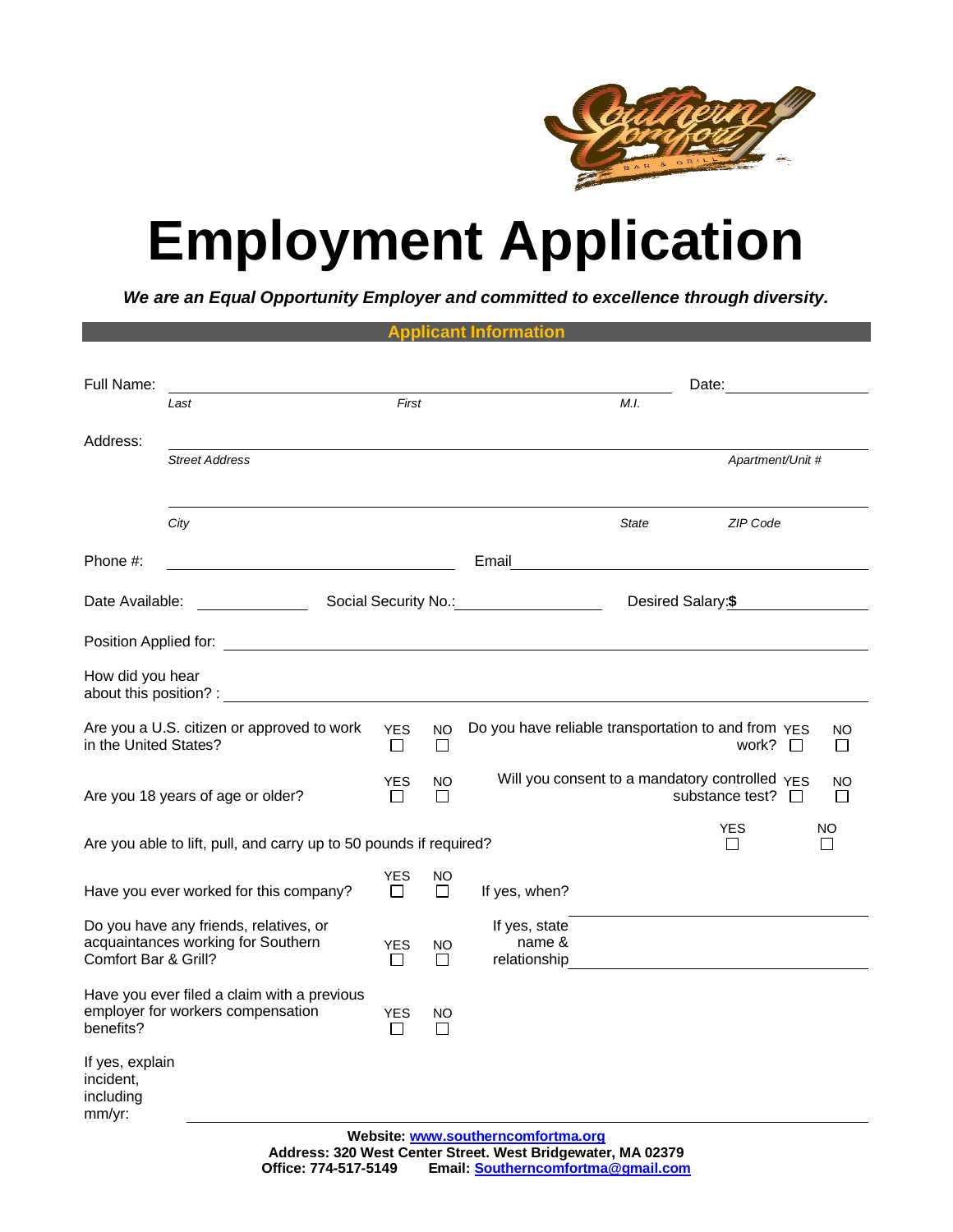| Do you have any condition which would<br>require job accommodation(s)? | <b>YES</b>      | NO<br>$\Box$   |
|------------------------------------------------------------------------|-----------------|----------------|
| If yes, please<br>describe<br>accommodations<br>required:              |                 |                |
| Have you ever been convicted of a felony?                              | <b>YES</b><br>□ | <b>NO</b><br>П |

If yes, explain:

|                               | <b>Education</b>                                                                                                                                                                                                                                                                                                                 |  |  |  |  |  |
|-------------------------------|----------------------------------------------------------------------------------------------------------------------------------------------------------------------------------------------------------------------------------------------------------------------------------------------------------------------------------|--|--|--|--|--|
| High School:                  |                                                                                                                                                                                                                                                                                                                                  |  |  |  |  |  |
| From:                         | <b>YES</b><br>NO<br>$\overline{a}$ To: $\overline{a}$<br>Did you graduate?<br>$\Box$<br>Diploma: the contract of the contract of the contract of the contract of the contract of the contract of the contract of the contract of the contract of the contract of the contract of the contract of the contract of the c<br>$\Box$ |  |  |  |  |  |
|                               |                                                                                                                                                                                                                                                                                                                                  |  |  |  |  |  |
| From:                         | <b>YES</b><br>NO.<br>Did you graduate?<br>$\mathsf{To:}\_\_\_\_\_\_\_\_\_\$<br>$\Box$<br>$\sim$ $\sim$ $\sim$<br>$\Box$                                                                                                                                                                                                          |  |  |  |  |  |
| Other:                        | <u>and the set of the set of the set of the set of the set of the set of the set of the set of the set of the set o</u>                                                                                                                                                                                                          |  |  |  |  |  |
| From:                         | <b>YES</b><br>NO.<br>$\mathsf{To:}\_\_\_\_\_\_\_\_\_\$<br>Did you graduate?<br>$\Box$<br>$\Box$                                                                                                                                                                                                                                  |  |  |  |  |  |
|                               | <b>References</b>                                                                                                                                                                                                                                                                                                                |  |  |  |  |  |
|                               | Please list three professional references.                                                                                                                                                                                                                                                                                       |  |  |  |  |  |
| Full Name:                    | Relationship:<br><u>________________________________</u><br><u> 1988 - Andrea Brand, Amerikaansk politiker († 1908)</u>                                                                                                                                                                                                          |  |  |  |  |  |
| Company:<br>Email<br>Address: | <u> 1989 - Johann Stoff, amerikansk politiker (d. 1989)</u>                                                                                                                                                                                                                                                                      |  |  |  |  |  |
|                               |                                                                                                                                                                                                                                                                                                                                  |  |  |  |  |  |
| Full Name:                    | Relationship: 2000<br><u> 1989 - Johann Stein, marwolaethau a bhann an t-Amhain ann an t-Amhain an t-Amhain an t-Amhain an t-Amhain an </u>                                                                                                                                                                                      |  |  |  |  |  |
| Company:<br>Email<br>Address: | and the control of the control of the control of the control of the control of the control of the control of the                                                                                                                                                                                                                 |  |  |  |  |  |
|                               |                                                                                                                                                                                                                                                                                                                                  |  |  |  |  |  |
| Full Name:                    | <u> 1989 - Johann Barn, amerikansk politiker (d. 1989)</u>                                                                                                                                                                                                                                                                       |  |  |  |  |  |
| Company:<br>Email<br>Address: | Phone: <u>_______________________</u>                                                                                                                                                                                                                                                                                            |  |  |  |  |  |
|                               | <b>Previous Employment</b>                                                                                                                                                                                                                                                                                                       |  |  |  |  |  |
| Company:                      |                                                                                                                                                                                                                                                                                                                                  |  |  |  |  |  |
| Address:                      | Supervisor: Supervisor:                                                                                                                                                                                                                                                                                                          |  |  |  |  |  |
|                               | Website: www.southerncomfortma.org<br>Address: 320 West Center Street. West Bridgewater, MA 02379<br>Email: Southerncomfortma@gmail.com<br>Office: 774-517-5149                                                                                                                                                                  |  |  |  |  |  |